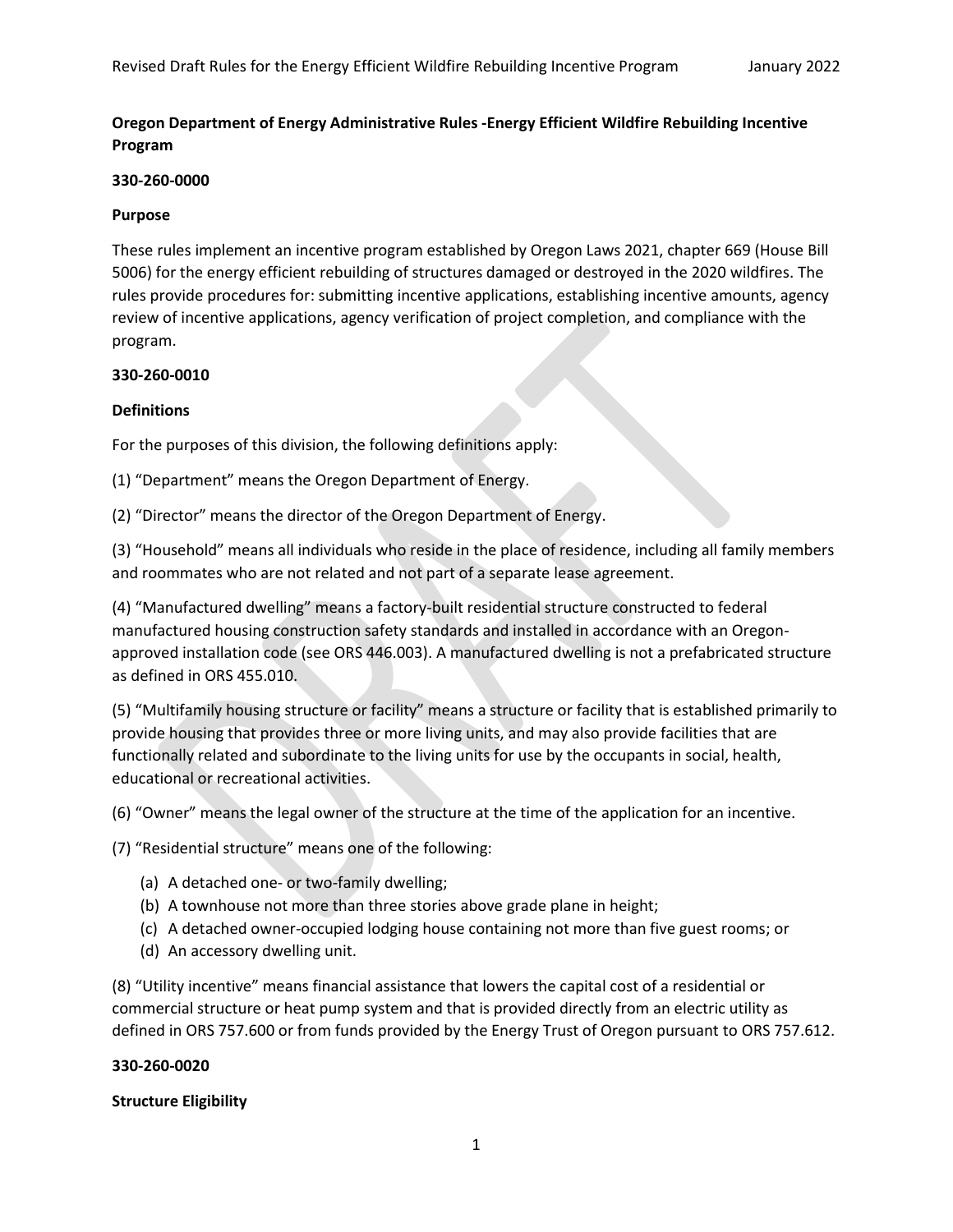To be eligible for incentives under these rules, an application must meet the following requirements:

(1) The owner must be altering, restoring, or replacing a structure in Oregon determined by the local government as having been damaged or destroyed by wildfire between August 1 and September 30, 2020.

(2) The local government must have approved one of the following:

(a) A building permit application to alter, restore, or replace a structure; or

(b) A site permit application for a manufactured dwelling.

(3) The local government must have determined that the evidence in the record established that a dwelling at the time it was damaged or destroyed:

(a) Had intact exterior walls and roof structure;

(b) Had indoor plumbing consisting of a kitchen sink, toilet and bathing facilities connected to a sanitary waste disposal system;

(c) Had interior wiring for interior lights;

(d) Had a heating system; and

(e) (A) Was authorized by building permits or other regulatory approval process by the appropriate authority; or

(B) Was assessed as a residential dwelling for purposes of ad valorem taxation for the tax year beginning July 1, 2001, and is not subject to unresolved enforcement proceedings questioning the lawfulness of the dwelling.

(4) The structure being altered, restored, or replaced must be:

(a) A residential structure;

- (b) A manufactured dwelling;
- (c) A multifamily housing structure or facility; or

(d) A commercial or public building.

(5) An owner who completed the alteration, restoration, or replacement of a structure prior to applying to the incentive program is eligible for incentives, provided they meet all other applicable eligibility requirements.

#### **330-260-0030**

## **Incentives for Residential Structures**

(1) An owner that is altering, restoring, or replacing an eligible residential structure shall be eligible to receive an incentive of \$3,000 per eligible structure if: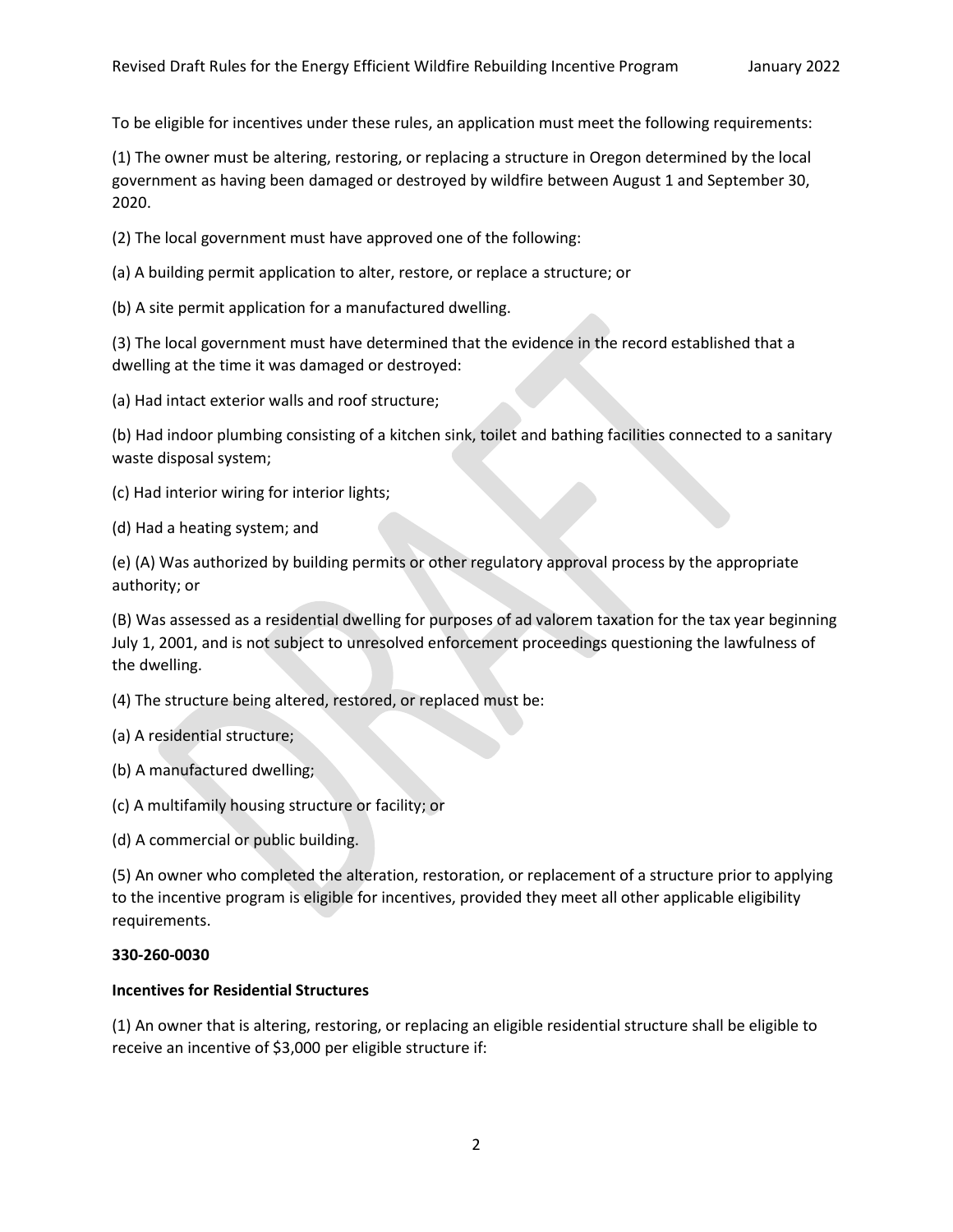(a) The dwelling has been determined by a local government as being adequately served by water, sanitation and roads;

(b) The dwelling is located within the same lot or parcel as the original dwelling being altered, restored, or replaced;

(c) The alteration, restoration, or replacement is complete;

(d) The dwelling meets the Oregon Residential Specialty Code in effect as specified in OAR 330-260- 0030(5) and as administered by Oregon's Building Codes Division and local jurisdictions, including all energy efficiency requirements; and

(e) The applicable local jurisdiction code official has verified the completion of the alteration, restoration, or replacement of the structure to the required building code including all energy efficiency requirements.

(2) An owner that is altering, restoring, or replacing an eligible residential structure shall be eligible to receive an incentive of \$3,000 per eligible structure in addition to the amount they may be eligible to receive under OAR 330-260-0030(1) if:

(a) The dwelling has been determined by a local government as being adequately served by water, sanitation and roads;

(b) The dwelling is located within the same lot or parcel as the original dwelling being altered, restored, or replaced;

(c) The alteration, restoration, or replacement is complete;

(d) The dwelling meets the 2021 Oregon Residential Reach Code or is participating in a utility new homes energy efficiency program as specified in OAR 330-260-0030(6);

(e) Any required utility inspections have been completed following completion of a utility new homes energy efficiency program; and

(f) The applicable local jurisdiction code official has verified the completion of the alteration, restoration, or replacement of the structure to the required building code including energy efficiency standards.

(3) An owner that demonstrates in their application they meet low- or moderate-income eligibility requirements specified in OAR 330-260-0060 shall be eligible for an additional incentive of \$4,500 if they qualify for an incentive under OAR 330-260-0030(1) but not (2).

(4) An owner that demonstrates in their application they meet low- or moderate-income eligibility requirements specified in OAR 330-260-0060 shall be eligible for an additional incentive of \$9,000, if they qualify for an incentive under OAR 330-260-0030(2).

(5)(a) For building permit applications submitted prior to April 1, 2021, the Oregon Residential Specialty Code in effect is the 2017 Oregon Residential Specialty Code.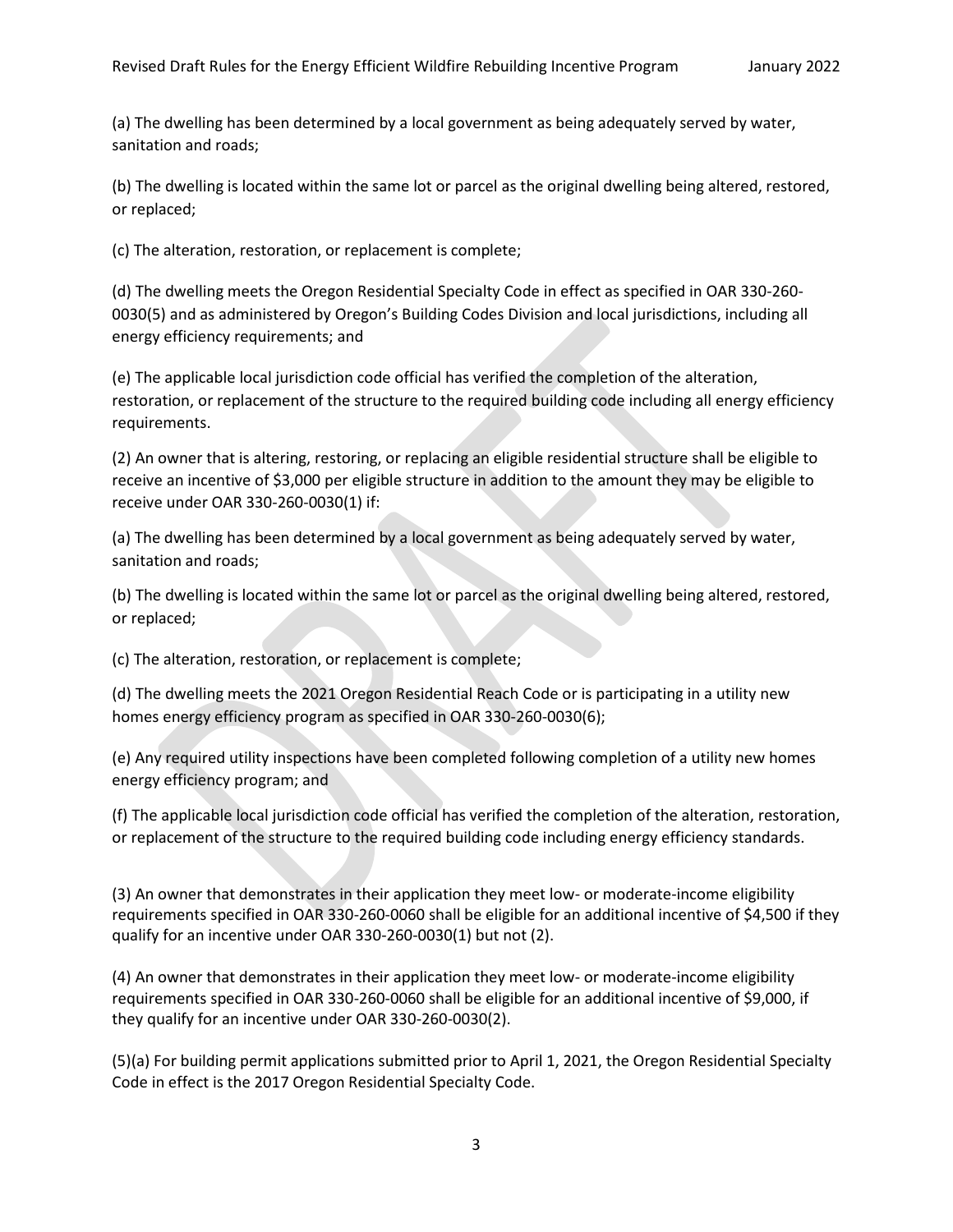(b) For building permit applications submitted on or between April 1, 2021, and September 30, 2021, both the 2017 and 2021 Oregon Residential Specialty Code are considered in effect and are eligible to receive incentives.

(c) For building permit applications submitted beginning October 1, 2021, the Oregon Residential Specialty Code in effect is the 2021 Oregon Residential Specialty Code.

(6) Participating in one of the following above energy code programs qualifies the owner for an incentive under OAR 330-260-0030(2)(d):

(a) Energy Trust of Oregon's Energy Performance Score Program.

(b) Bonneville Power Administration's Single Family New Construction Performance Path.

(c) Consumer Owned Utility energy efficiency new homes program verifying homes are 10 percent more energy efficient on a site energy consumption basis.

(7) An owner that is altering, restoring, or replacing an eligible residential structure shall be eligible to receive an incentive of \$3,000 in addition to the amount they may be eligible to receive under OAR 330- 260-0030(1) or OAR 330-260-0030(2) for each new accessory dwelling unit that meets the above current energy code building standard or is participating in a utility new homes energy efficiency program as specified in OAR 330-260-0030(6) that they build within the same property lot or parcel as the altered, restored, or replacement structure. A maximum of two incentives for accessory dwelling units can be applied for per application, unless the local jurisdiction permits fewer accessory dwelling units on a property, in which case the number of accessory dwelling units permitted per property is the maximum.

## **330-260-0040**

## **Incentives for Commercial and Public Buildings and Multifamily Housing**

(1) An owner that is altering, restoring, or replacing an eligible commercial or public building, or multifamily housing structure or facility shall be eligible to receive an incentive of \$3,000 per eligible structure if:

(a) The structure is located within the same lot or parcel as the original structure being altered, restored, or replaced;

(b) The alteration, restoration, or replacement is complete;

(c) The structure meets the Oregon Structural Specialty Code in effect as specified by OAR 330-260- 0040(5) and as administered by Oregon's Building Codes Division and local jurisdictions, including all energy efficiency requirements;

(d) The commercial or public building, or multifamily housing structure or facility is 25,000 square feet or less in conditioned space; and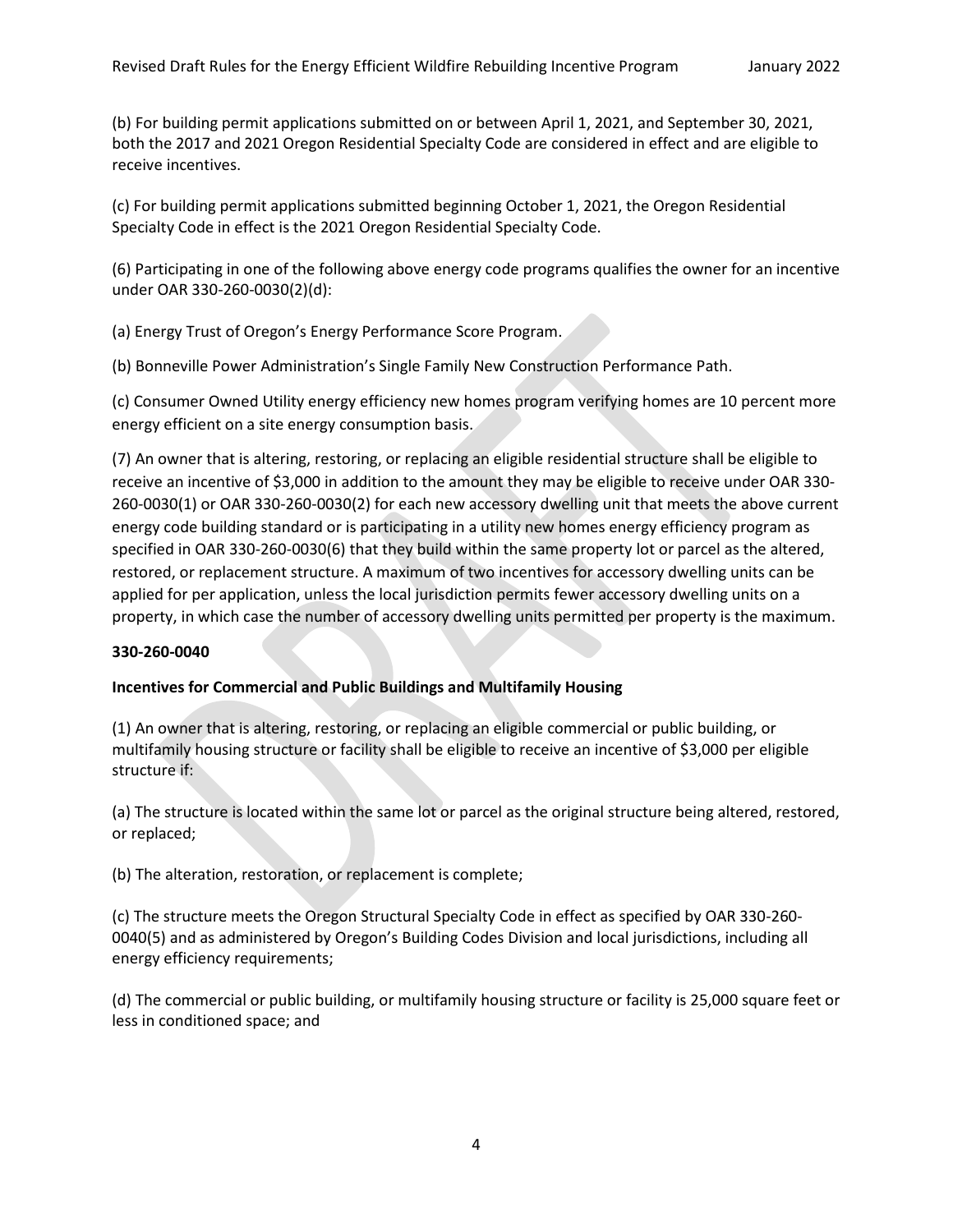(e) The applicable local jurisdiction code official has verified the completion of the alteration, restoration, or replacement of the structure to the required building code including all energy efficiency requirements.

(2) An owner that is altering, restoring, or replacing an eligible commercial or public building, or multifamily housing structure or facility shall be eligible to receive an incentive of \$4,000 per eligible structure if:

(a) The structure is located in the same lot or parcel as the original structure being altered, restored, or replaced;

(b) The alteration, restoration, or replacement is complete;

(c) The structure meets the Oregon Structural Specialty Code in effect as specified by OAR 330-260- 0040(5) and as administered by Oregon's Building Codes Division and local jurisdictions, including all energy efficiency requirements;

(d) The commercial or public building, or multifamily housing structure or facility is 25,001 square feet or more in conditioned space; and

(e) The applicable local jurisdiction code official has verified the completion of the alteration, restoration, or replacement of the structure to the required building code including all energy efficiency requirements.

(3) An owner of a multifamily housing structure or facility providing housing to low-income households may qualify for an additional incentive to any they may qualify for under OAR 330-260-0040(1) or (2). The incentive will be determined based upon the number of multifamily units in the designed structure being rebuilt. An incentive of \$500 per unit is available, not to exceed \$18,000 for the property.

(4) To be a qualified multifamily housing structure or facility under OAR 330-260-0040(3), the owner or developer must be currently qualified under one of the following programs offered through the Oregon Housing and Community Services Department and be approved for an incentive by the Director of the Oregon Department of Energy:

(a) A housing capital funding offering issued through a Notice of Funding Availability.

- (b) Low Income Housing Tax Credits.
- (c) Oregon Multifamily Energy Program.
- (d) Conduit/Pass-Through Revenue Bond Financing Program.
- (e) Local Innovation and Fast Track Housing Program.
- (f) Loan Guarantee Program and General Guarantee Program.
- (g) Oregon Rural Rehabilitation Loan Program.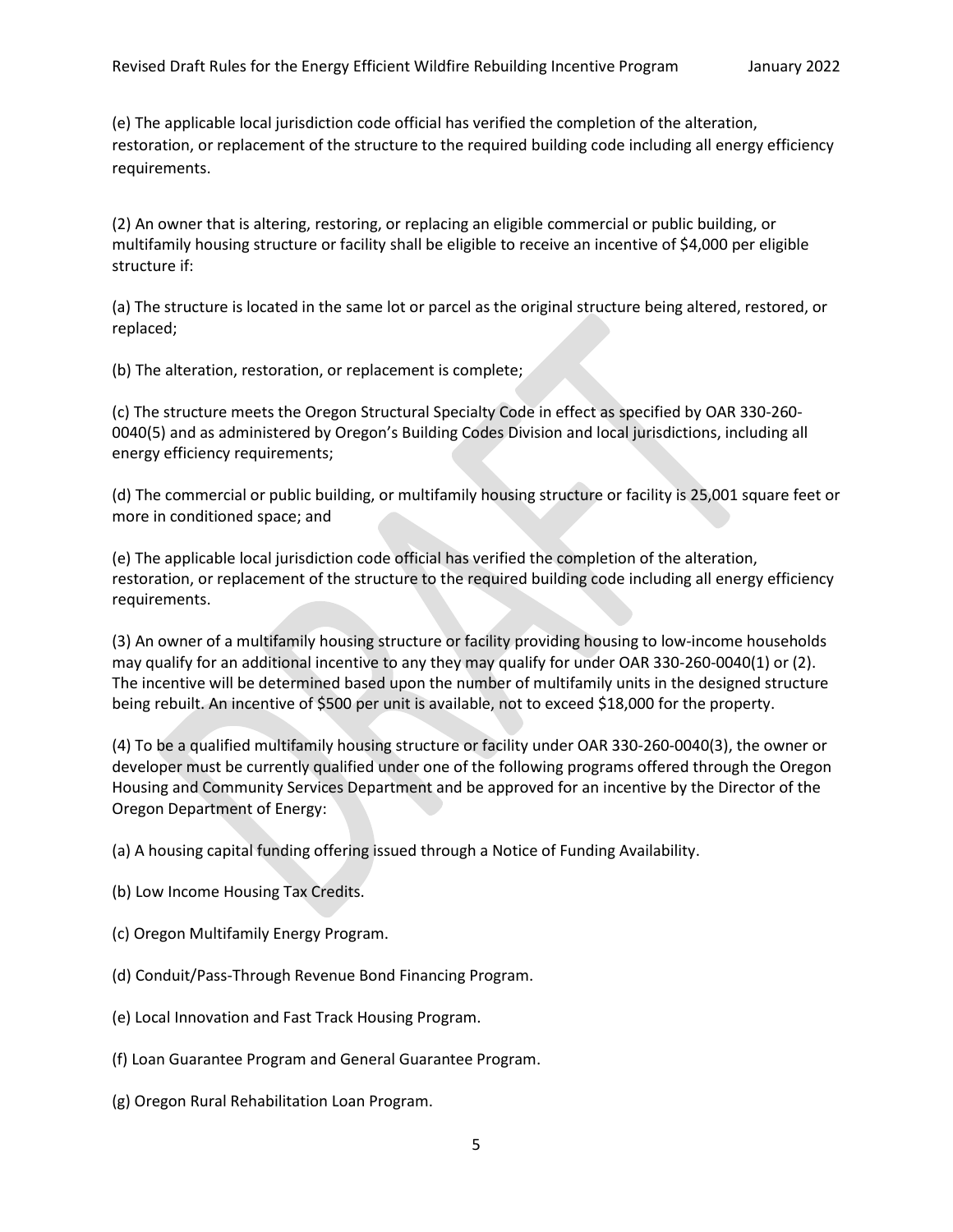(h) Low Income Weatherization Assistance Program.

(i) Wildfire programs developed via HB 5006 of the 2021 Oregon Legislative Session.

(5)(a) For building permit applications submitted prior to October 1, 2021, the 2019 Oregon Zero Energy Ready Commercial Code (OZERCC) or applicable statewide alternate methods is in effect.

(b) For building permit applications submitted on or after October 1, 2021, the 2021 Oregon Energy Efficiency Specialty Code (OEESC) is in effect.

(6) An owner that is altering, restoring, or replacing an eligible commercial or public building, or multifamily housing structure or facility shall be eligible to receive an incentive of \$5,000 per eligible structure, in addition to the amount they may be eligible to receive under OAR 330-260-0040(1) if:

(a) The structure is located within the same lot or parcel as the original structure being altered, restored, or replaced;

(b) The alteration, restoration, or replacement is complete;

(c) The structure is participating in an above energy code building program, as specified in OAR 330-260- 0040(8);

(d) The commercial or public building, or multifamily housing structure or facility is 25,000 square feet or less in conditioned space;

(e) Any required inspections have been completed following completion of an above energy code building program; and

(f) The applicable local jurisdiction code official has verified the completion of the alteration, restoration, or replacement of the structure to the required building code including energy efficiency standards.

(7) An owner that is altering, restoring, or replacing an eligible commercial or public building, or multifamily housing structure or facility shall be eligible to receive an incentive of \$6,000 per eligible structure in addition to the amount they may be eligible to receive under OAR 330-260-0040(2) if:

(a) The structure is located within the same lot or parcel as the original structure being altered, restored, or replaced;

(b) The alteration, restoration, or replacement is complete;

(c) The structure is participating in an above energy code building program, as specified in OAR 330-260- 0040(8); and

(d) The commercial or public building, or multifamily housing structure or facility is 25,001 square feet or more in conditioned space;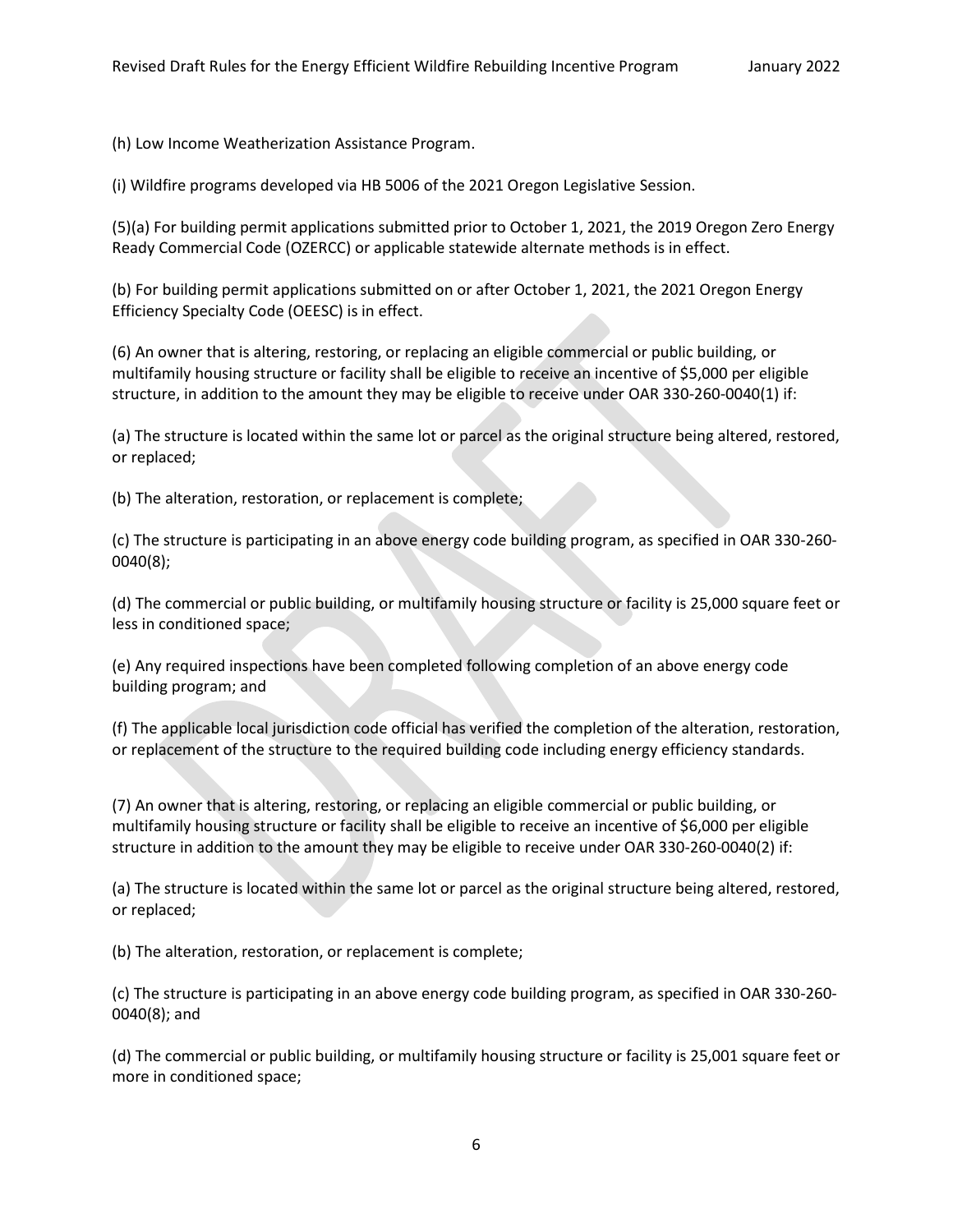(e) Any required inspections have been completed following completion of an above energy code building program; and

(f) The applicable local jurisdiction code official has verified the completion of the alteration, restoration, or replacement of the structure to the required building code including energy efficiency standards.

(8) Qualifying above energy code building programs include:

(a) Energy Trust of Oregon's New Buildings Program.

(b) Bonneville Power Administration's Commercial New Multifamily Construction Program.

(c) Consumer Owned Utility energy efficiency commercial programs verifying commercial structures are 10 percent more energy efficient or greater than code on a site energy consumption basis.

## **330-260-0050**

#### **Incentives for Manufactured Dwellings**

(1) An owner replacing a destroyed or damaged manufactured dwelling or residential structure shall be eligible for an incentive of \$12,500 at the time of purchase of a new energy efficient manufactured dwelling if:

(a) The new manufactured dwelling will be sited within:

(A) The same lot or parcel as the original residential structure;

(B) The same mobile home or manufactured dwelling park as the original manufactured dwelling; or

(C) A mobile home or manufactured dwelling park established to house wildfire survivors as determined by the director in consultation with Oregon Housing and Community Services and relevant local governments; and

(b) The new manufactured dwelling meets or exceeds the NEEM 1.1 code for energy efficiency, or the owner is participating in one of the following qualified energy efficient manufactured dwelling replacement programs:

(A) Oregon Housing and Community Services Manufactured Home Replacement Loan Program.

(B) Energy Trust of Oregon Manufactured Home Replacement Program.

(C) Bonneville Power Administration's Manufactured Home Replacement Program.

(D) Oregon Consumer Owned Utility new manufactured home program.

(2) A new or previously owned manufactured dwelling purchased to replace a manufactured dwelling or residential structure damaged or destroyed in the 2020 wildfires may qualify for an incentive of up to \$5,000 for the installation of a new heat pump system, or by supplementing or replacing an existing heating system with a heat pump system.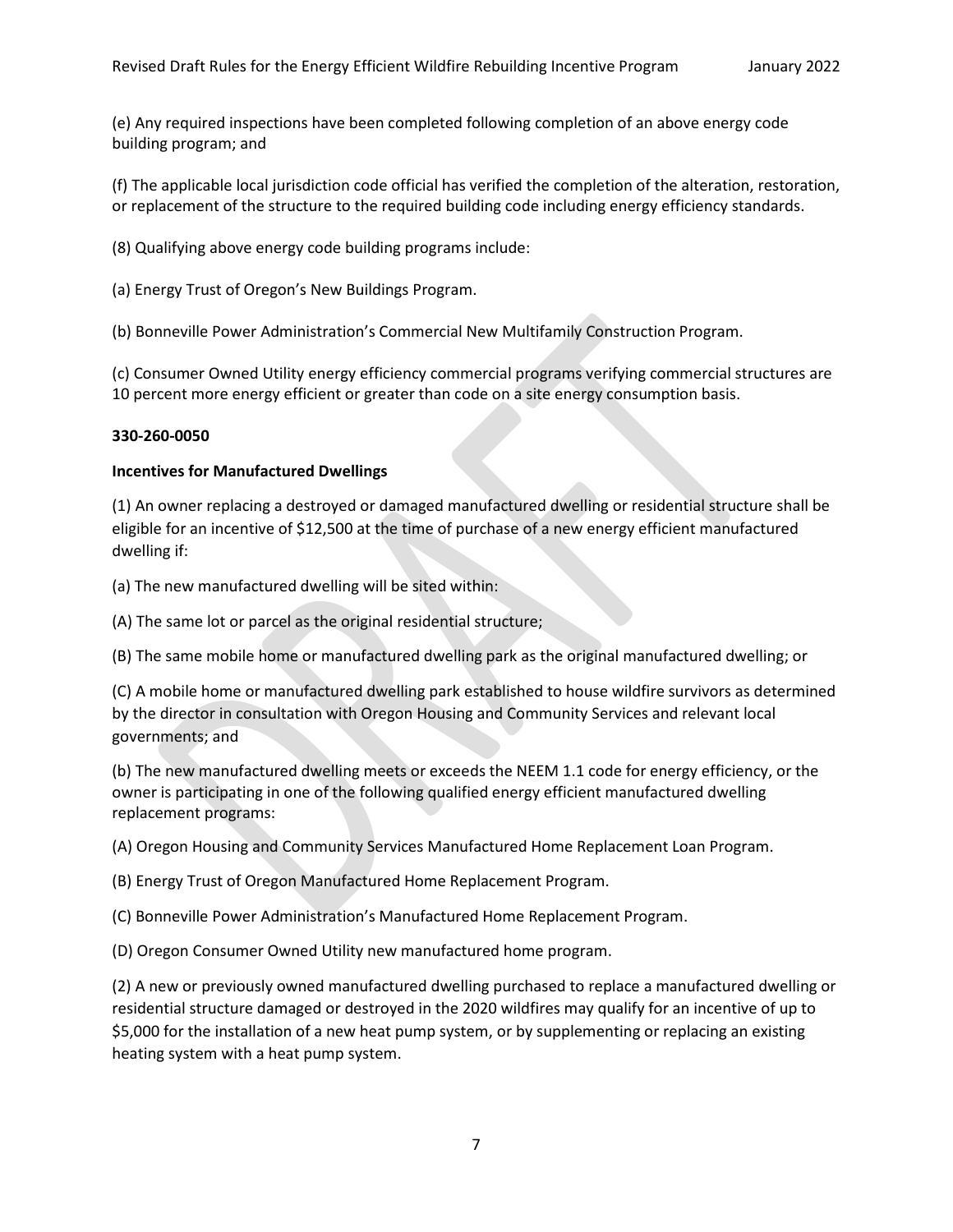(a) The appropriate heat pump system type and sizing of the system must be determined by a qualified contractor.

(b) The heat pump system must be installed by a qualified contractor, as outlined in OAR 330-260-0070.

(c) The heat pump system must have a baseline efficiency of 9.0 HSPF, SEER of 14, and be properly sized to the structure.

(d) Utility and Department incentives for installation of a new heat pump, supplementing or replacing an existing heating system may not exceed the installation cost of the system.

(e) The manufactured dwelling must be sited within:

(A) The same lot or parcel as the original residential structure;

(B) The same mobile home or manufactured dwelling park as the original manufactured dwelling; or

(C) A mobile home or manufactured dwelling park established to house wildfire survivors as determined by the director in consultation with Oregon Housing and Community Services and relevant local governments.

(3) If a manufactured homeowner has replaced their manufactured home or upgraded the heating and cooling system with a heat pump system prior to applying for this incentive program, they shall be eligible to receive an incentive provided they meet all other applicable eligibility requirements.

## **330-260-0060**

## **Low- or Moderate-Income Eligibility**

To qualify for an incentive offered under the program for low- or moderate-income residential structure owners, the owner must provide proof of eligibility. Proof of eligibility must be provided in one of the following ways:

(1) An owner will be considered eligible if the Department verifies with the Oregon Housing and Community Services Department that the owner, at the time of applying for an incentive, is eligible or was eligible in the three years prior to February 1, 2022, for one of the following Oregon Housing and Community Services Department programs:

(a) Low Income Home Energy Assistance Program (LIHEAP).

(b) Oregon Energy Assistance Program (OEAP).

(c) Low Income Weatherization Assistance Program (LIWAP).

(2) An owner will be considered eligible if the owner provides the Department an eligibility notice for the owner's household for one of the following Oregon Department of Human Services or Oregon Health Authority programs that was received during the seven months prior to applying for an incentive with the Oregon Department of Energy: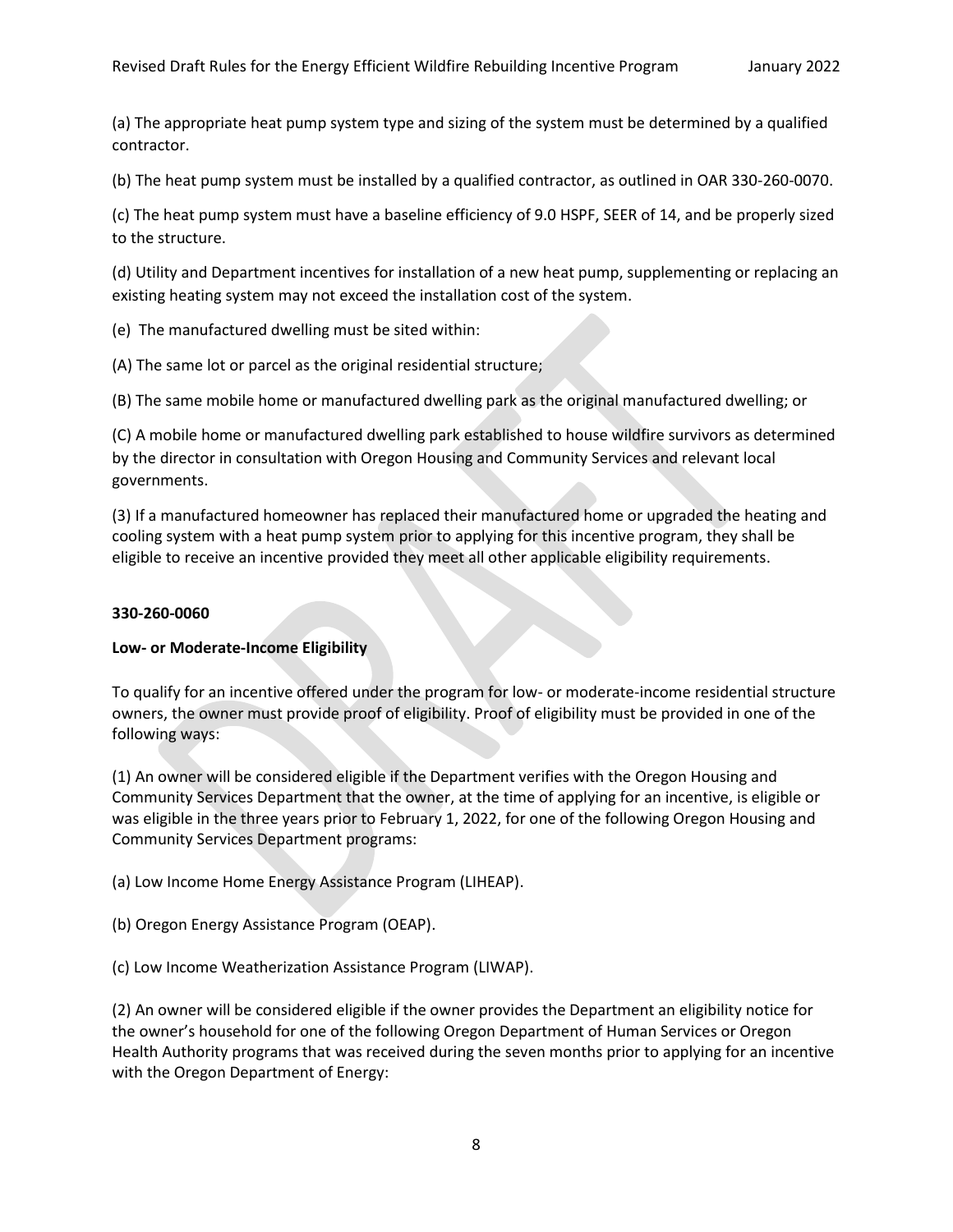(a) Supplemental Nutrition Assistance Program (SNAP).

(b) Oregon Health Plan (OHP) (Medicaid).

(c) Children's Health Insurance Program (CHIP; this option is available only for households consisting of six or fewer people).

(3) An owner will be considered eligible if they provide the Department with either an Oregon Department of Revenue tax transcript or US Internal Revenue Service tax transcript for each tax filer residing at the household for the most recent tax filing year immediately preceding the current year, or the transcript for the year prior if the tax return for the most recent tax filing year has not yet been filed, that demonstrates their household income is less than or equal to whichever of the following is greater:

(a) 100 percent of state median income adjusted for household size; or

(b) 100 percent of the county median income adjusted for household size.

(4) An owner will be considered eligible if the Department verifies the owner meets the incentive program's low- or moderate-income eligibility requirements or equivalent income levels with an organization, such as a local community action agency, that the Department has established an agreement with. Methods by which an organization that the Department has established an agreement with may verify a person meets the requirements in OAR 330-260-0060 or demonstrates equivalent income levels will be established in the agreement between organization and Department.

## **330-260-0070**

## **HVAC Contractor Participation and Eligibility**

(1) To participate in the incentive program and offer to install a heat pump in a rebuilding manufactured home, a contractor must meet the eligibility requirements provided in these rules.

(2) A contractor that installs a heat pump system must hold any license, bond, insurance, or permit required to install a heat pump system and submit any requested appropriate documentation to the Department to be eligible to participate in the program. The contractor performing the installation must maintain all applicable licenses, bonds, insurance or permits throughout the construction, installation, and warranty period. Identification on one of the following lists can substitute for the need to submit appropriate documentation:

(a) The contractor is listed as an Energy Trust of Oregon heat pump trade ally who is currently eligible to apply for Energy Trust of Oregon incentives on behalf of customers.

(b) The contractor is identified as an approved heat pump installer on a list maintained by a consumer owned electric utility as defined in ORS 757.600 serving customers in one of the 2020 wildfire impacted areas.

(c) The contractor is identified as an approved ductless heat pump installer on a list maintained by the NW Ductless Heat Pump Project serving customers in one of the 2020 wildfire impacted areas.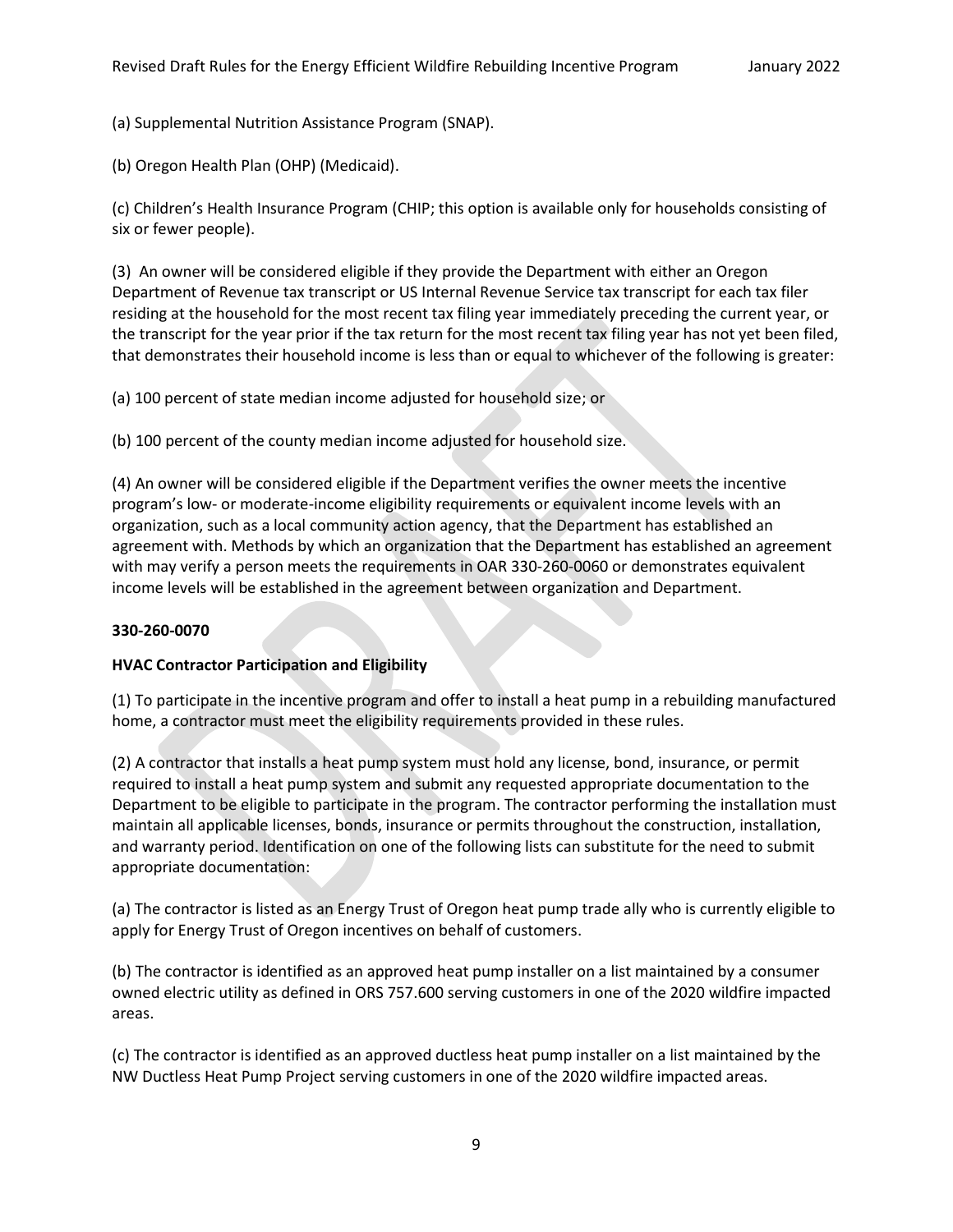(3) The Department reserves the right to verify all applicable licenses, bonds, insurance, permits or certifications of a contractor at any time, including a contractor's status with utility or energy efficiency programs.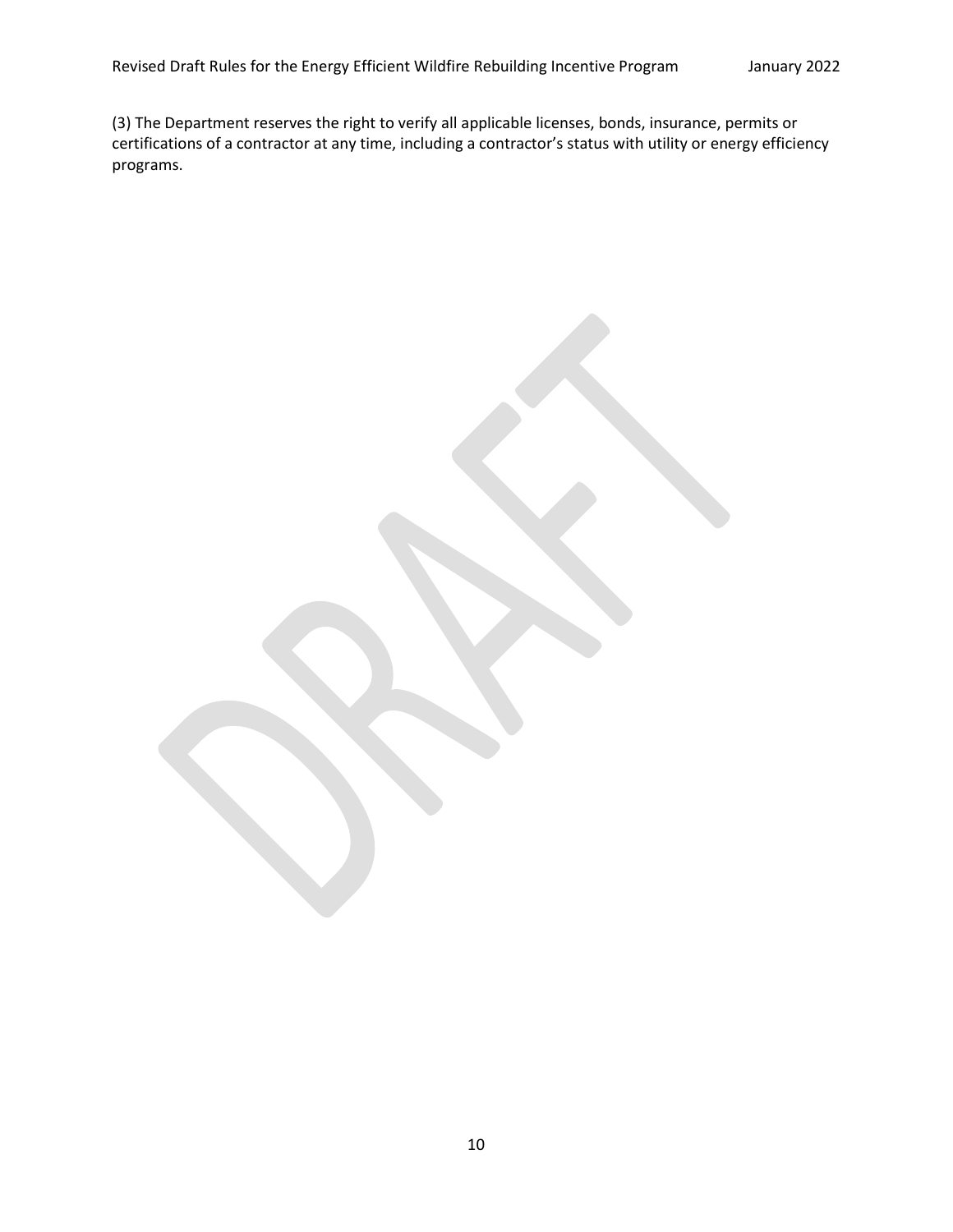#### **330-260-0080**

#### **Incentive Application**

(1) The Department may begin accepting wildfire rebuilding incentive applications February 1, 2022. The Department may continue to accept new incentive applications throughout the duration of the program until all funds allocated to the program have been committed or prior to June 1, 2023, whichever comes first.

(2) An incentive application must be submitted using a form specified by the Department, be completed in full, and include the following at a minimum:

(a) Structure owner's name.

(b) Site address.

(c) Mailing address (if different from site address).

(d) Telephone number and email address of owner when possible.

(e) Type of structure being rebuilt.

(f) The incentives being applied for.

(g) Building permit number, project tracking, sales or identification number, if applicable.

(h) If applicable, evidence the Department deems sufficient to demonstrate applicant meets requirements under OAR 330-260-0060 to be eligible for low-income incentives.

(i) If applicable, evidence the Department deems sufficient to demonstrate compliance with above code energy standards or participation in a utility new homes energy efficiency program.

(j) If applicable, evidence the Department deems sufficient to demonstrate eligibility for the incentive available under OAR 330-260-0050(1) for the purchase of a new energy efficient manufactured dwelling.

(k) Other information and documentation requested by the Department that is necessary to process and verify the application.

(3) In addition to the information requested in OAR 330-260-0080(2), the following information is also required on an application for an incentive for heat pump system installation in a manufactured dwelling:

(a) Appropriate information regarding existing heating system.

(b) Proposed heat pump system including its efficiency and configuration.

(c) Total installed cost.

(d) If applicable, participation in a utility heat pump program and utility incentives received.

(e) Other information and documentation requested by the Department that is necessary to process and verify the application.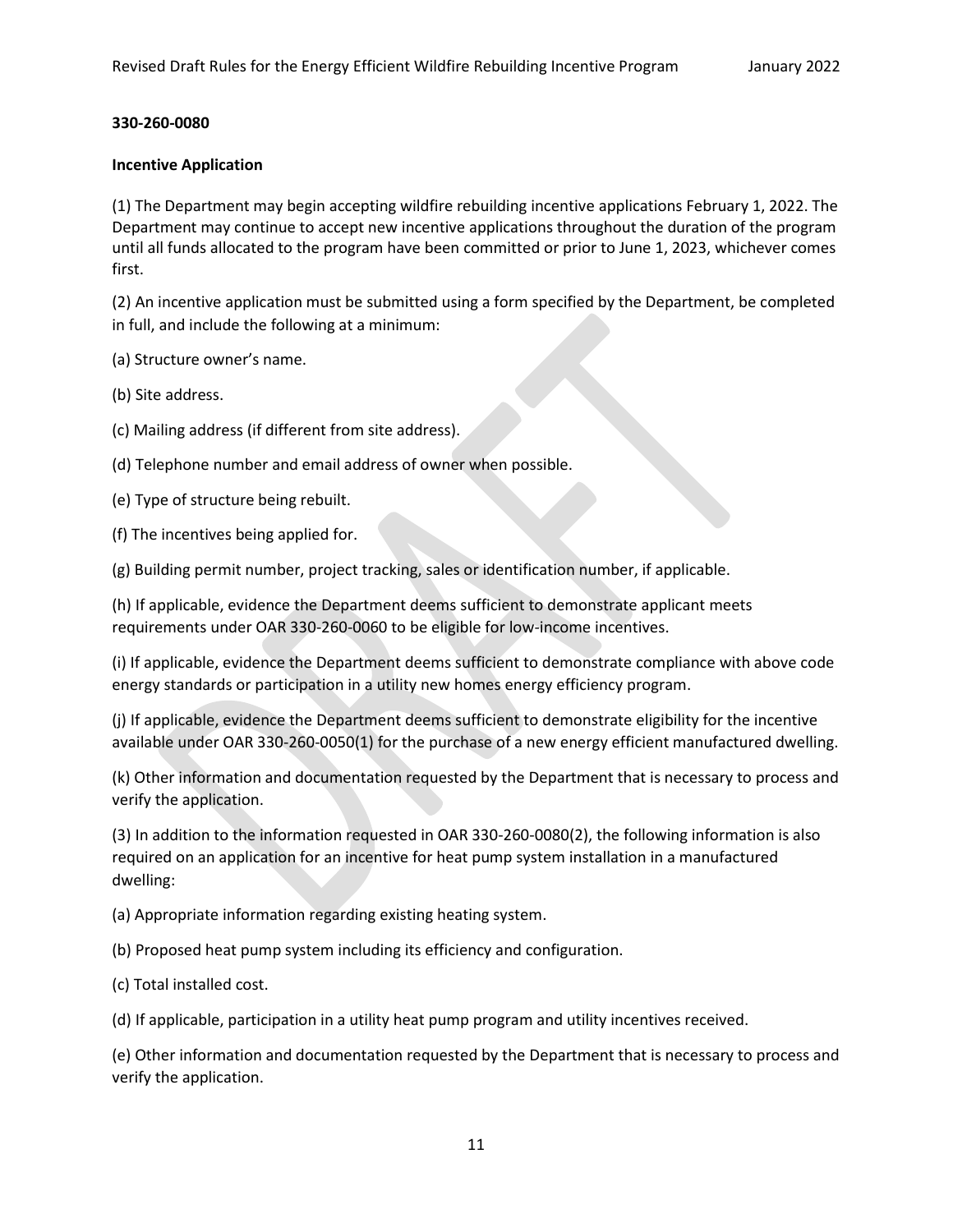(4) The Department reserves the right to request additional information or documentation that the Department deems necessary to process and verify the application.

(5) The Department may require a response to any request for additional information or documentation within 30 days of the Department's correspondence.

(6) A structure must have a rebuilding permit and application submitted to the Oregon Department of Energy prior to June 1, 2023, to receive an incentive.

(7) The Department reserves the right to verify all applicable licenses, bonds, insurance, permits, or certifications of a contractor or owner at any time.

#### **330-260-0090**

## **Incentive Reservation Process**

(1) If the necessary funds are available the Department shall reserve the requested incentive for the owner upon receipt of a complete application form.

(2) An owner may amend the requested incentive.

(3) An incentive amendment application must be received prior to the Department distributing funds to the owner or prior to June 1, 2023, whichever is earliest.

(4) The Department shall review applications to ensure all requested information is included before any incentive is released. The Department reserves the right to request additional information or documentation that the Department deems necessary to process and verify the application.

(5) An amended incentive application must be submitted in the manner specified by the Department and include the following at a minimum:

(a) Structure owner's name.

- (b) Site address.
- (c) Mailing address (if different from site address).
- (d) Telephone number and email address of owner when possible.
- (e) Type of structure being rebuilt.
- (f) The changes to the incentives being applied for.
- (g) Building permit number, project tracking, sales or identification number, if applicable.

(h) Other information and documentation requested by the Department that is necessary to process and verify the change in the application.

(6) Any increase in the level of incentive applied for is subject to the availability of funds at the date the amended application is received.